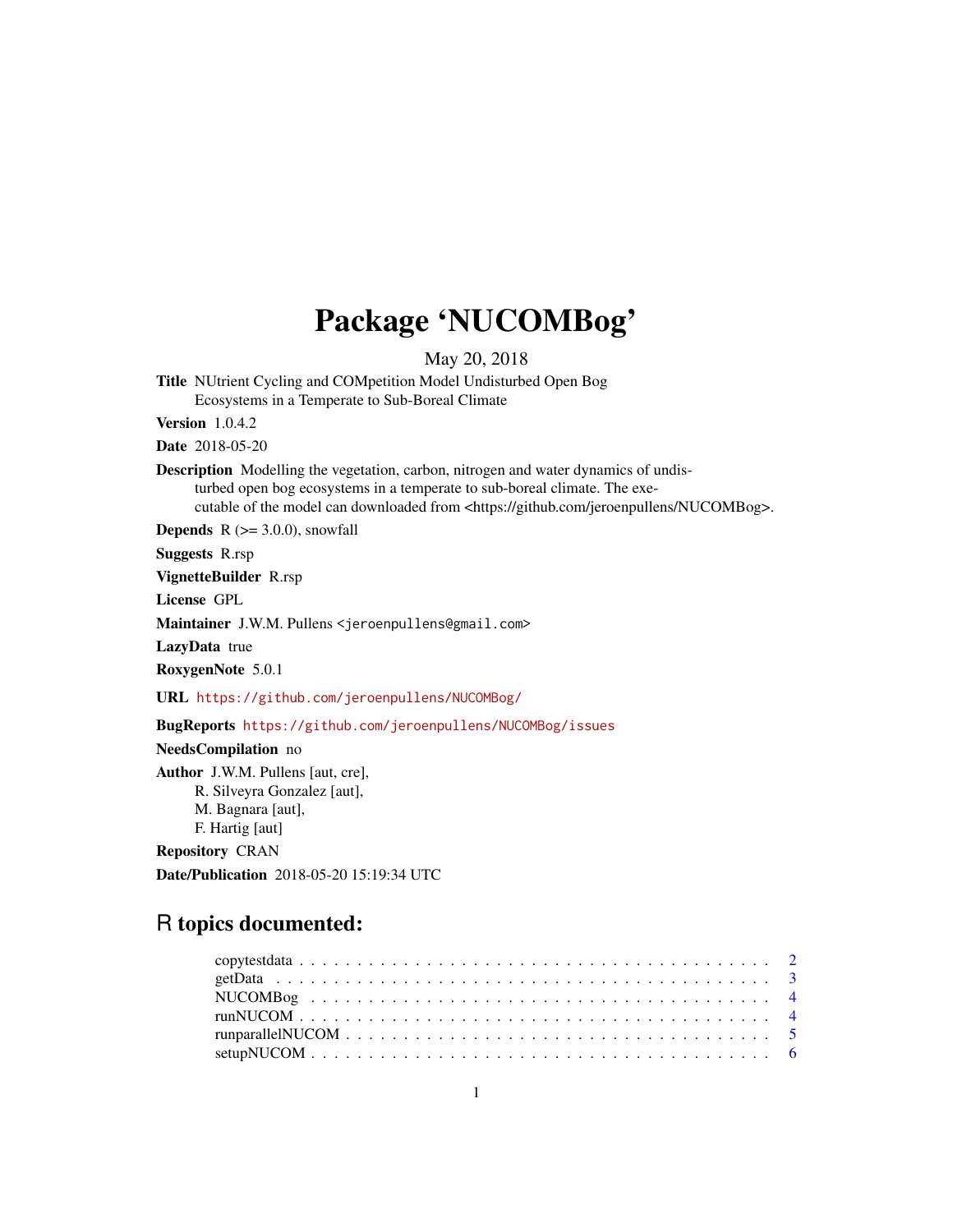<span id="page-1-0"></span>**Index** [9](#page-8-0)

## Description

This function copies the test data from the R package to a user-defined folder. This is necesarry since the model does not read the data from R.

The model needs to be run in a seperate folder and the executable can be downloaded from the provided URL. The executable needs to be copied to the folder where the data is located. The folder structure should be maintained.

If the specified folder does not exist, the function will create it at the user defined loaction. If the packages are installed on default path, then the package\_folder argument can be kept empty. If not, the user has to provide the path where the R package is installed.

## Usage

```
copytestdata(new_folder,package_folder=NULL)
```
## Arguments

| new folder | Folder to where the data needs to be copied                                                          |
|------------|------------------------------------------------------------------------------------------------------|
|            | package_folder Folder where the R package is installed, if this is not specified during installation |
|            | leave this empty.                                                                                    |

## Author(s)

JWM Pullens

## Source

The executable and the source code of the model can downloaded from [https://github.com/](https://github.com/jeroenpullens/NUCOMBog) [jeroenpullens/NUCOMBog](https://github.com/jeroenpullens/NUCOMBog).

## Examples

```
## Not run:
for Windows:
  copytestdata(new_folder="C:/testdata/",package_folder=NULL)
 for Linux:
  copytestdata(new_folder="~/testdata/",package_folder=NULL)
## End(Not run)
```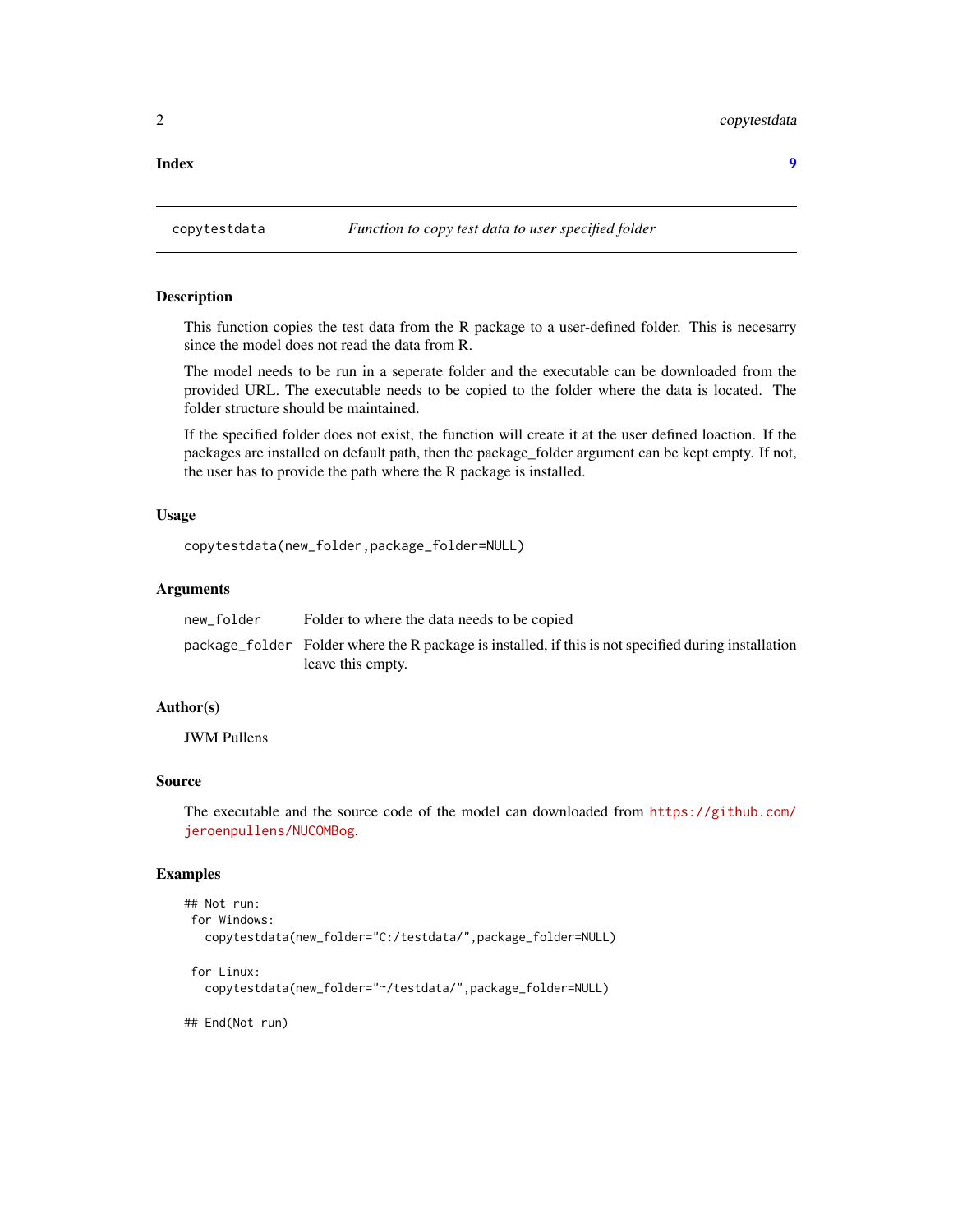<span id="page-2-0"></span>getData *Function to retrieve data from the monthly output file created by NU-COMBog*

## Description

This function returns the data from the monthly output file created by NUCOMBog.

The original model provides net primary production (NPP) as an output, the model has been modified to provide autotrophic respiration aswell. In this way the net ecosystem exchange (NEE) can be calculated, since  $NEE = NPP$  - autotrophic respiration. The micrometeorological sign convention is used in this model, e.g. a negative value for NEE means carbon uptake. All fluxes are in gram carbon per square meter per month (gC m-2 month-1). The model gives water table depth (WTD) in meters and positive values mean below ground level.

The possible outputs of the model are Net Primary Production (NPP), Net Ecosystem Exchange (NEE), heterotrohpic respiration (hetero\_resp) and water table depth (WTD). The desired output needs to be specified in the setup\_NUCOM function.

The getData function is integrated in all runnucom functions.

## Usage

getData(setup, startval = startval)

## Arguments

| setup    | setup structure described in setupNUCOM                                                                        |
|----------|----------------------------------------------------------------------------------------------------------------|
| startval | From which row does the output need to be loaded. Default is 1, has to be setup<br>in the setupNUCOM function. |

## Author(s)

JWM Pullens

## Source

The executable and the source code of the model can downloaded from [https://github.com/](https://github.com/jeroenpullens/NUCOMBog) [jeroenpullens/NUCOMBog](https://github.com/jeroenpullens/NUCOMBog).

### Examples

## Not run: getData(setup=test\_setup\_singlecore)

## End(Not run)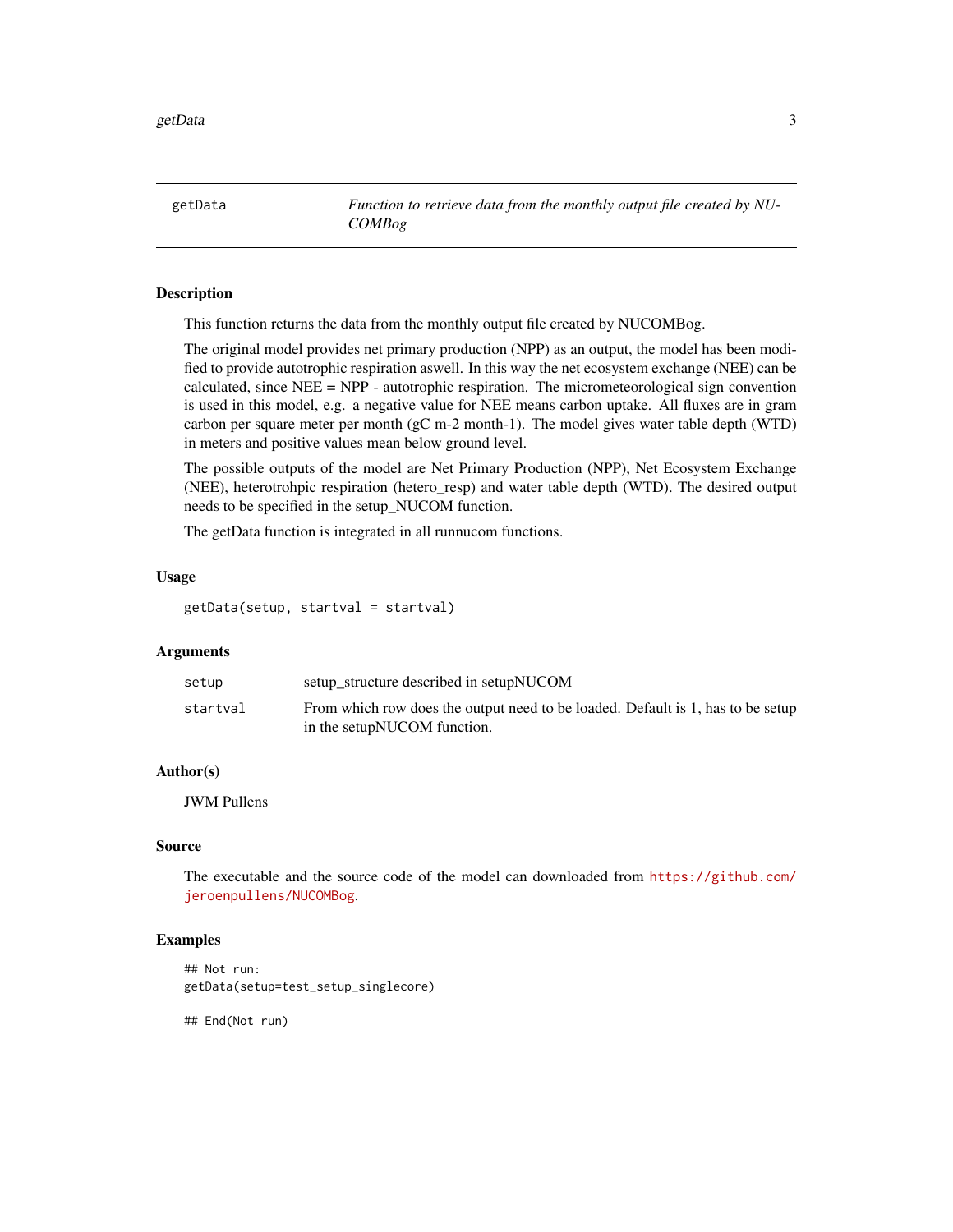<span id="page-3-0"></span>

## Description

The NUCOMBog R package provides an interface to the NUCOMBog model in R.

The package simulates the dynamics of five plant functional types (PFTs): graminoids, ericaceous shrubs and three groups of *Sphagnum* mosses (lawn, hollow and hummock mosses) on a monthly time step. The R package also calculates the monthly heterotrophic respiration and therefore the net ecosystem exchange can be calculated. The package provides a user-friendly tool that allows simulating peatlands over years/decades, under different management strategies and climate change scenarios.

For details on how to use the package, go to the help files of the functions.

This work was supported by a STSM grant to JWM Pullens from COST Action FP1304 (Profound, <http://cost-profound.eu/site/>)

## Author(s)

JWM Pullens

## Source

The executable and the source code of the model can downloaded from [https://github.com/](https://github.com/jeroenpullens/NUCOMBog) [jeroenpullens/NUCOMBog](https://github.com/jeroenpullens/NUCOMBog).

runNUCOM *Run NUCOMBog*

## Description

Code to run NUCOMBog on a single core.

## Usage

```
runNUCOM(setup, parameters = NULL)
```
#### Arguments

| setup      | The setup structure created by setup_NUCOM function needs to be inserted                                                                                                                                                                                                                                                                 |
|------------|------------------------------------------------------------------------------------------------------------------------------------------------------------------------------------------------------------------------------------------------------------------------------------------------------------------------------------------|
|            | here, for more information see the setup_NUCOM function help, by typing                                                                                                                                                                                                                                                                  |
|            | "?NUCOMBog::setup_NUCOM".                                                                                                                                                                                                                                                                                                                |
| parameters | The parameters which are used in the model. If no parameter values are given<br>the default values will be used. The parameters have to have the format of a<br>dataframe with colum names: "names" and "values". See example data available<br>via the test copydata function. The default parameters are from Heijmans et al.<br>2008. |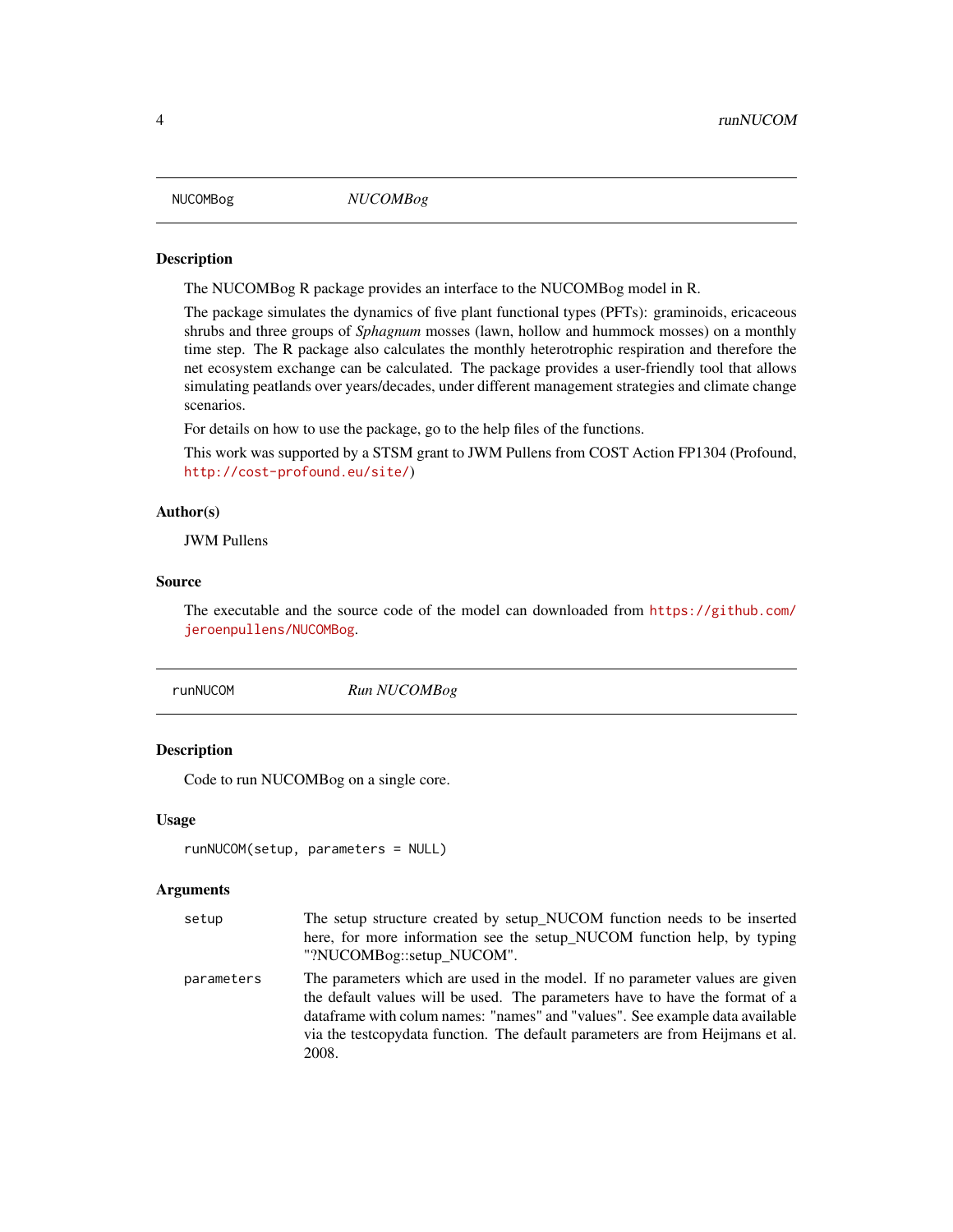## <span id="page-4-0"></span>runparallelNUCOM 5

## Author(s)

JWM Pullens

## Source

The executable of the model can downloaded from <https://github.com/jeroenpullens/NUCOMBog>

## References

Heijmans, M., Mauquoy, D., van Geel, B., and Berendse, F. (2008). Long-term effects of climate change on vegetation and carbon dynamics in peat bogs. Journal of Vegetation Science, 19(3)

## Examples

```
## Not run:
names<-c("CO2ref","gram_Beta","eric_MaxGr")
initialParameters <-c(380, 0.5, 65)initialParameters<-data.frame(names,initialParameters)
names(initialParameters)<-c("names","values")
runNUCOM(setup = test_setup_singlecore,parameters=initialParameters)
## with predefined parameters:
runnucom(setup = test_setup_singlecore,parameters=NULL)
## End(Not run)
```
runparallelNUCOM *Run parallel NUCOM*

## Description

Code to run NUCOMBog parallel on multiple cores.

## Usage

```
runparallelNUCOM(setup, clustertype, numCores = 1, parameters)
```
## Arguments

| setup       | The setup needs to be made before by running the setup_NUCOM function.                                                                                                                                                                                                     |
|-------------|----------------------------------------------------------------------------------------------------------------------------------------------------------------------------------------------------------------------------------------------------------------------------|
| clustertype | Clustertype: The model has only been tested on SOCK cluster, which is the set<br>to default.                                                                                                                                                                               |
| numCores    | Number of Cores on which are model needs to be run (NOTE: Non-parallel runs<br>can only be run on 1 core). Default is 1.                                                                                                                                                   |
| parameters  | The parameters which are used in the model. If no parameter values are given<br>the default values will be used. The parameters have to have the format of a<br>data frame with columnames: "names" and "values". The default parameters<br>are from Heijmans et al. 2008. |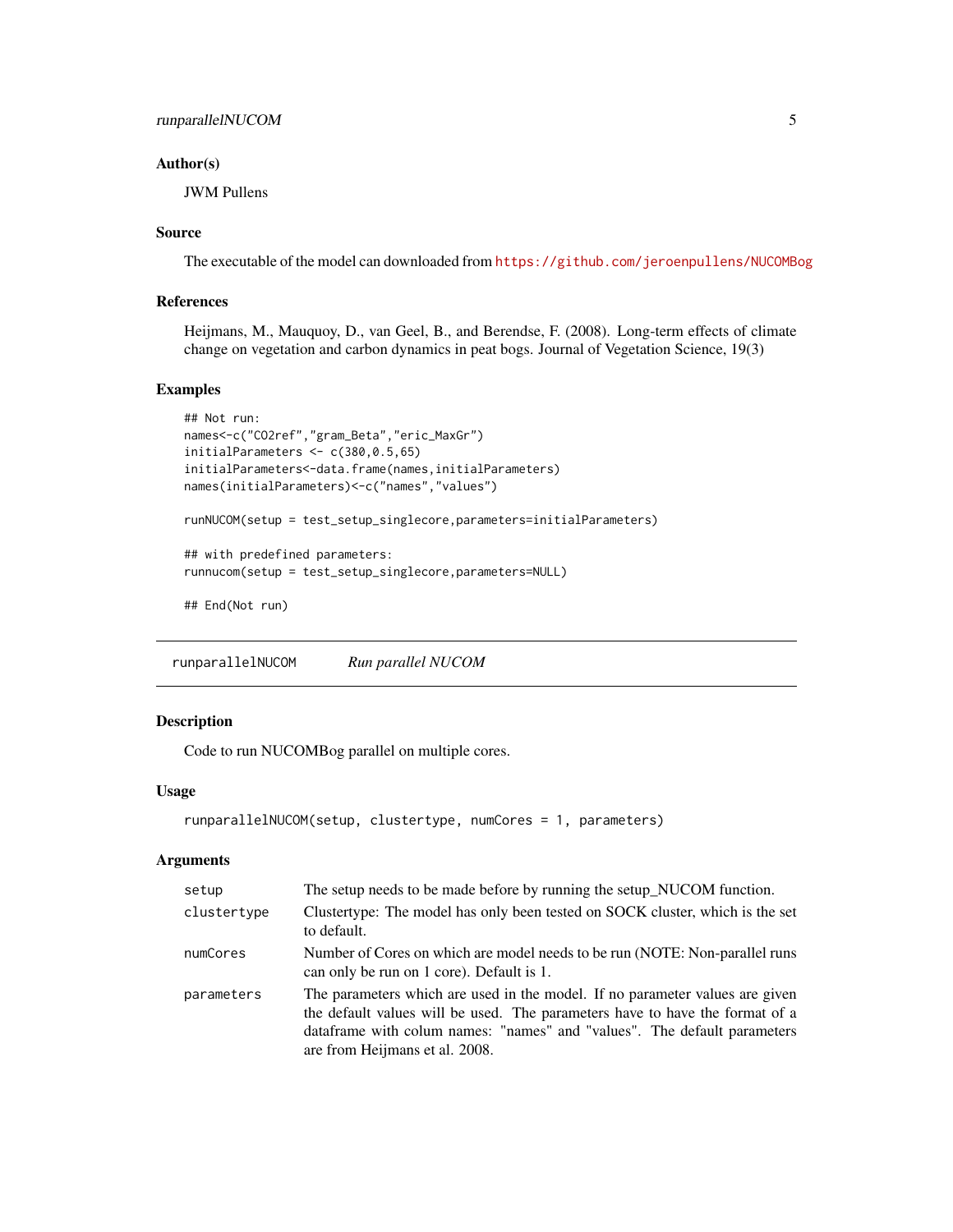## <span id="page-5-0"></span>Author(s)

JWM Pullens

## Source

The executable and the source code of the model can downloaded from [https://github.com/](https://github.com/jeroenpullens/NUCOMBog) [jeroenpullens/NUCOMBog](https://github.com/jeroenpullens/NUCOMBog).

## References

Heijmans, M., Mauquoy, D., van Geel, B., and Berendse, F. (2008). Long-term effects of climate change on vegetation and carbon dynamics in peat bogs. Journal of Vegetation Science, 19(3)

## Examples

```
## Not run:
!!the variable "test_setup" is from the function setupNUCOM, see the help for more information!!
```

```
parallel<-runparallelNUCOM(setup = test_setup,
                            clustertype = "SOCK",
                            numCores = 1,
                            parameters=initialParameters)
```
## End(Not run)

setupNUCOM *make setupNUCOM*

## Description

Code to make the setup structure needed run the model.

The data used in the example is stored in the package and can be copied to a user specified location via the copytestdata function of this package.

## Usage

```
setupNUCOM(mainDir, climate, environment, inival, start, end, type,
  numFolds = 1, parallel = F, separate = F, startval = 1
```
## Arguments

| mainDir     | Working directory                                                                                                                                                                                                                           |
|-------------|---------------------------------------------------------------------------------------------------------------------------------------------------------------------------------------------------------------------------------------------|
| climate     | climate input (monthly) format: year, month, air temperature, precipitation,<br>potential evapotranspiration (tab seperated). The potential evapotranspiration<br>needs to be calcluated by using the Penman open water evapotranspiration. |
| environment | environment input (yearly) format: year, atmospheric co2 values, nitrogen de-<br>position                                                                                                                                                   |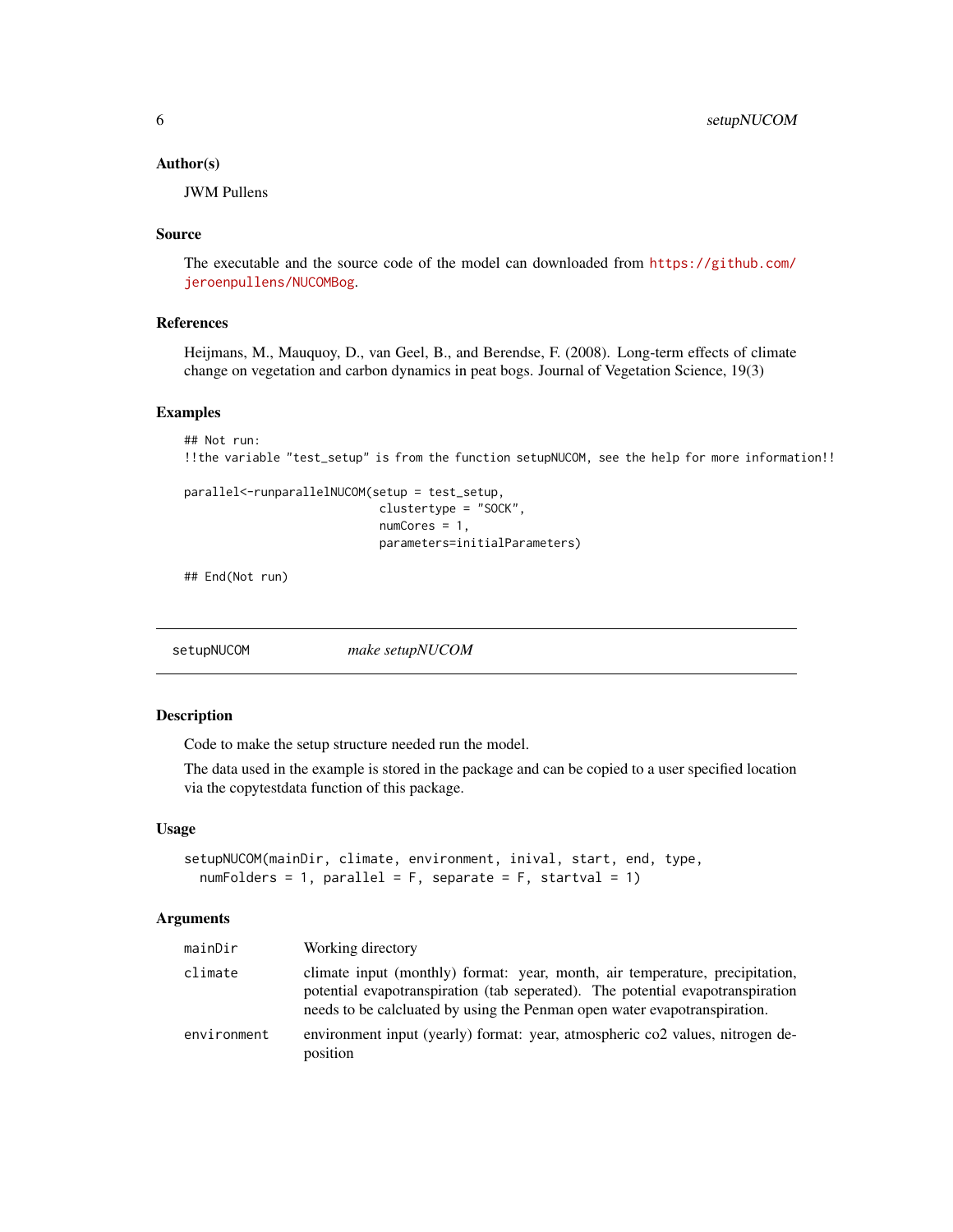## setupNUCOM 7

| inival     | initial values of biomass                                                             |
|------------|---------------------------------------------------------------------------------------|
| start      | year in which the simulation starts                                                   |
| end        | year in which the simulation ends                                                     |
| type       | Which output is needed? For more information see the help of the getData<br>function. |
| numFolders | The amount of folders that needs to be created (in case of parallel computing)        |
| parallel   | Run the model on parallel cores? TRUE/FALSE, default is FALSE.                        |
| separate   | Does the model needs to be run for all parameters seperate? Default is FALSE          |
| startval   | From which row does the output need to be loaded. Default is 1.                       |

## Value

A list with paths and filenames and parameter values which can be implemented in the runnucom and the runnucomParallel function.

## Author(s)

JWM Pullens

## Source

The executable and the source code of the model can downloaded from [https://github.com/](https://github.com/jeroenpullens/NUCOMBog) [jeroenpullens/NUCOMBog](https://github.com/jeroenpullens/NUCOMBog).

## Examples

```
## Not run:
#Define complete file path in setup
for LINUX: ~/home/...../data/ ! pay attention to the last "/"
for Windows_ C://..//data// ! pay attention to the last "//"
##Single core setup:
test_setup_singlecore <- setupNUCOM(mainDir="/home/jeroen/NUCOMBog_data/",
                                     climate="ClimLVMhis.txt",
                                     environment="EnvLVMhis.txt",
                                     inival="inivalLVMhis.txt",
                                     start=1766,
                                     end=1999,
                                     type=c("NEE","WTD"),
                                     parallel=F)
## Multi core setup:
names<-c("CO2ref","gram_Beta","eric_MaxGr")
nparvector<-50
initialParameters <- matrix(runif(n=length(names)*nparvector,
                   min=c(300,0.1,40),
                   max=c(500,1,80)),
                   nrow=length(names))
```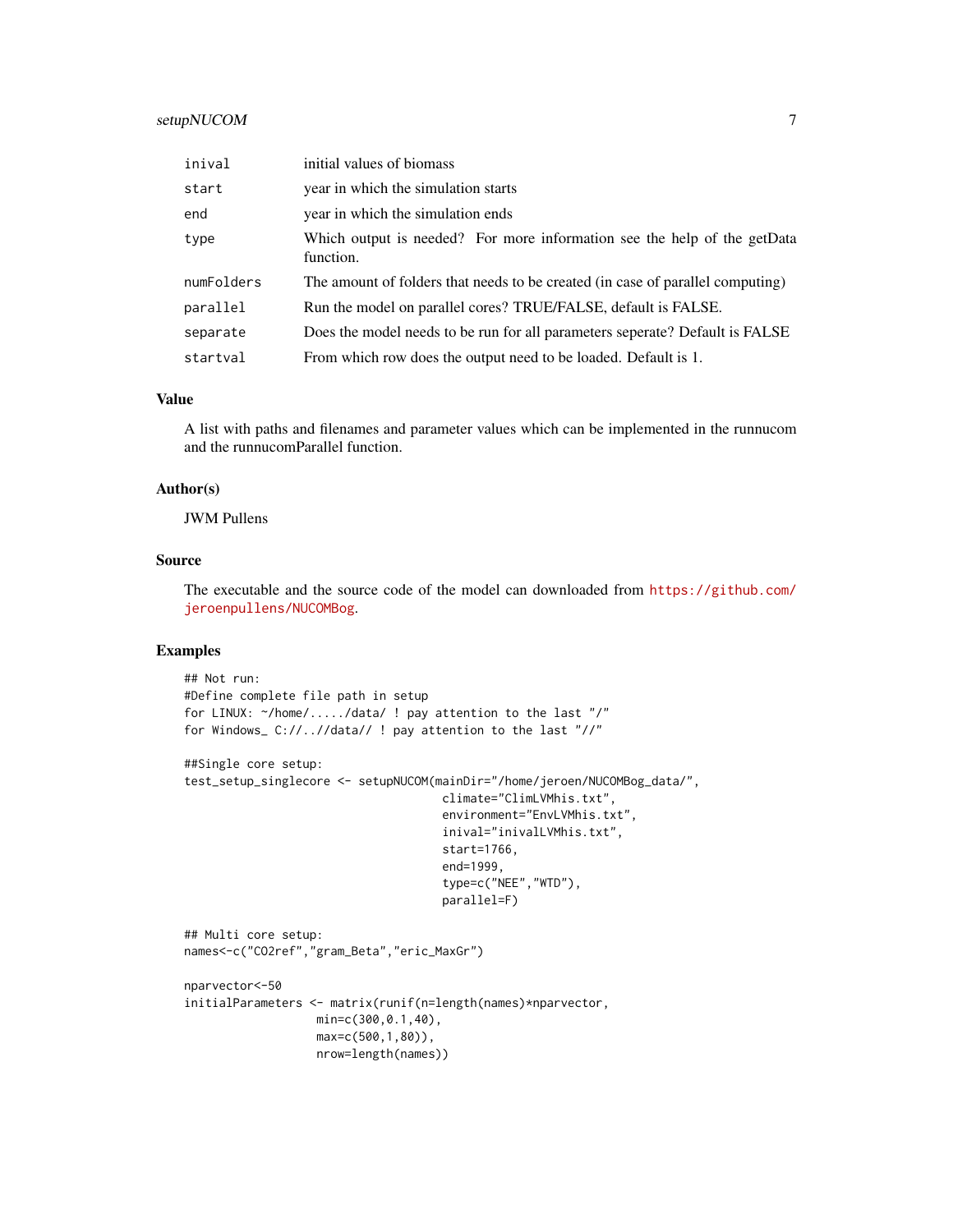```
initialParameters<-data.frame(names,initialParameters)
names(initialParameters)<-c("names",rep("values",nparvector))
initialParameters$names<-as.character(initialParameters$names)
test_setup <- setupNUCOM(mainDir="/home/jeroen/NUCOMBog_data/",
                          climate="ClimLVMhis.txt",
                          environment="EnvLVMhis.txt",
                          inival="inivalLVMhis.txt",
                          start=1766,
                          end=1999,
                          type=c("NEE","WTD"),
                          parallel=T,
                          numFolders=nparvector,
                          separate=F,
                          startval=1)
```
## End(Not run)